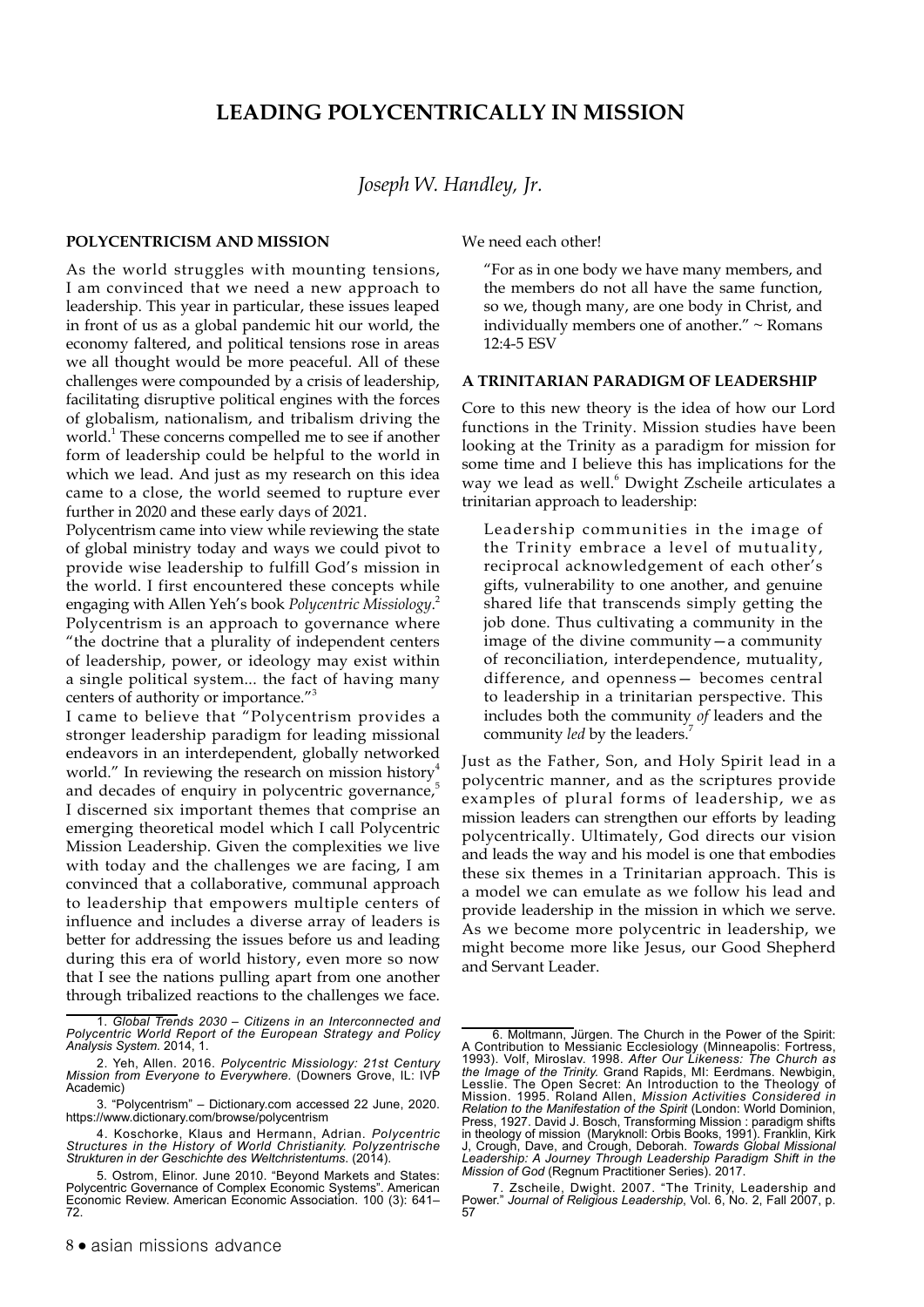## **LEADING POLYCENTRICALLY**

Leading today requires a broader array of voices representing indigenous and regional networks who are free to self-organize within complex, adaptive, and self-regulating systems. In a world that is everchanging with increasing polarization, effective spiritual leadership is paramount. Polycentric Mission Leadership is a model that functions across multiple spheres of influence. These include geography, ethnicity, age, regions, gender, and nationalities. It is a leadership that is inclusive of all the centers of influence within one's network, movement, or organization. It pulls from the diversity across these sectors to better guide a movement. From each of these diverse platforms, a community is formed, rooted in the Trinity. This community operates as a collective, inspired by the Holy Spirit, empowering and releasing the gifts and potential of everyone in the mission. This inspiration is where vision forms. It is the work of God from which we draw strength, build roots of character and establishes core values to serve within the *Missio Dei*.

Just as the Father, Son, and Holy Spirit lead in a polycentric manner, and as the scriptures provide examples of plural forms of leadership, we as mission leaders can strengthen our efforts by leading polycentrically.

Each community draws strength from their uniqueness allowing them to operate and coordinate their efforts according to their distinct call. They form interdependent teams working together through shared ideas and collective endeavors in a way that is multi-layered. In essence, they are an entrepreneurial enterprise, a catalyzing self-governing entity, called to fulfill the mission to which they have been called. The Trinity is their model: Father, Son, and Holy Spirit operating together and interpedently, functioning through unity in their diversity. Each maximizes their giftedness similar to the Ephesians 4 model highlighted by J.R. Woodward.<sup>8</sup> In essence, a polycentric model of leadership is a model that is a collaborative form of leadership. It's a leadership that forms in community, drawing from the diversity of the movement to provide wisdom, guidance, and direction. It gives freedom to each location to operate based on the collective commitments determined by the community and shaped by the charismatic presence of the Trinitarian Lord, foundational to orthodox Christian faith.

In assessing the new theory, I interviewed several leaders within the Lausanne Movement to test the viability of the ideas. In this next section, those

8. Woodward, JR. *Creating a Missional Culture*. IVP, 2013.

CHARTERS

| <b>COLLABORATIVE</b>   | Collectoration   Natwork   Portugate   Shared   Collective                    |
|------------------------|-------------------------------------------------------------------------------|
| COMMUNIAL              | Community   Contractual or Cooperative   Own Ecosystem   Mutual Vision   Ream |
|                        | Impovement (illnoturagement ) leads not                                       |
| <b><i>FREEDOOM</i></b> | <b>Entrepreneurici i Freedom to Structure</b>                                 |
| <b>DIVISION</b>        | Diversity   Cross-mathematic                                                  |

POLYCENTRIC MISSION LEADERSHIP THEMES

Charlematic | Value-based | Spiritual

interviews will be presented along with the themes that were discovered to add dimension to the ideas.

# **POLYCENTRIC LEADERSHIP THEMES**

Polycentric Mission Leadership includes six themes that when deployed together, a stronger approach to leading mission movements is available. These themes include:

#### *Charisma*

Charisma is a trait that includes having a deep spiritual base along with a strong set of core values. Charisma is more than just having a charismatic personality though spiritual authority is definitely included. It includes strength of character, trustworthiness, and a faithful presence. Charisma is important to effective polycentric leadership. Whether it be good character, spiritual inspiration, or casting and carrying out vision, this is a theme that is crucial to leading well as a mission leader today.

Sarah Breuel, Lausanne Movement board member, shares one of the most important aspects of this for mission leaders: "[Leadership] falls down to God raising people whose hearts are so given to him. People who are reckless to saying 'yes' to Jesus. No challenges are too big for that. Dependency on God! John 15 for me. Abiding the daily life and drawing from the source. Completely dependent to Jesus. The most important thing is dependency on God and abiding in Jesus. Just trust God with every fiber of your being."<sup>9</sup>

Doug Birdsall, honorary chair of the Lausanne Movement, amplifies this detailing several key attributes of charisma, "Ministry vision doesn't begin with human initiative but with a divine invitation. Greatness is seen in overcoming obstacles (in perseverance) not accomplishments. People who work out of moral power and authority have been given gifts of leadership, communication, administration, and inspiration. [People who know how] to walk between the two extremes of analysis of paralysis and ready, fire, aim. People who actually know the landscape. [They are] smart and understand what needs to happen and have a plan. [They have the] calling, integrity, understand the times, and marshal resources to bring about intended change for good. They create cohesion with freedom. They create

<sup>9.</sup> Breuel, Sarah. 2018, October 15 skype interview.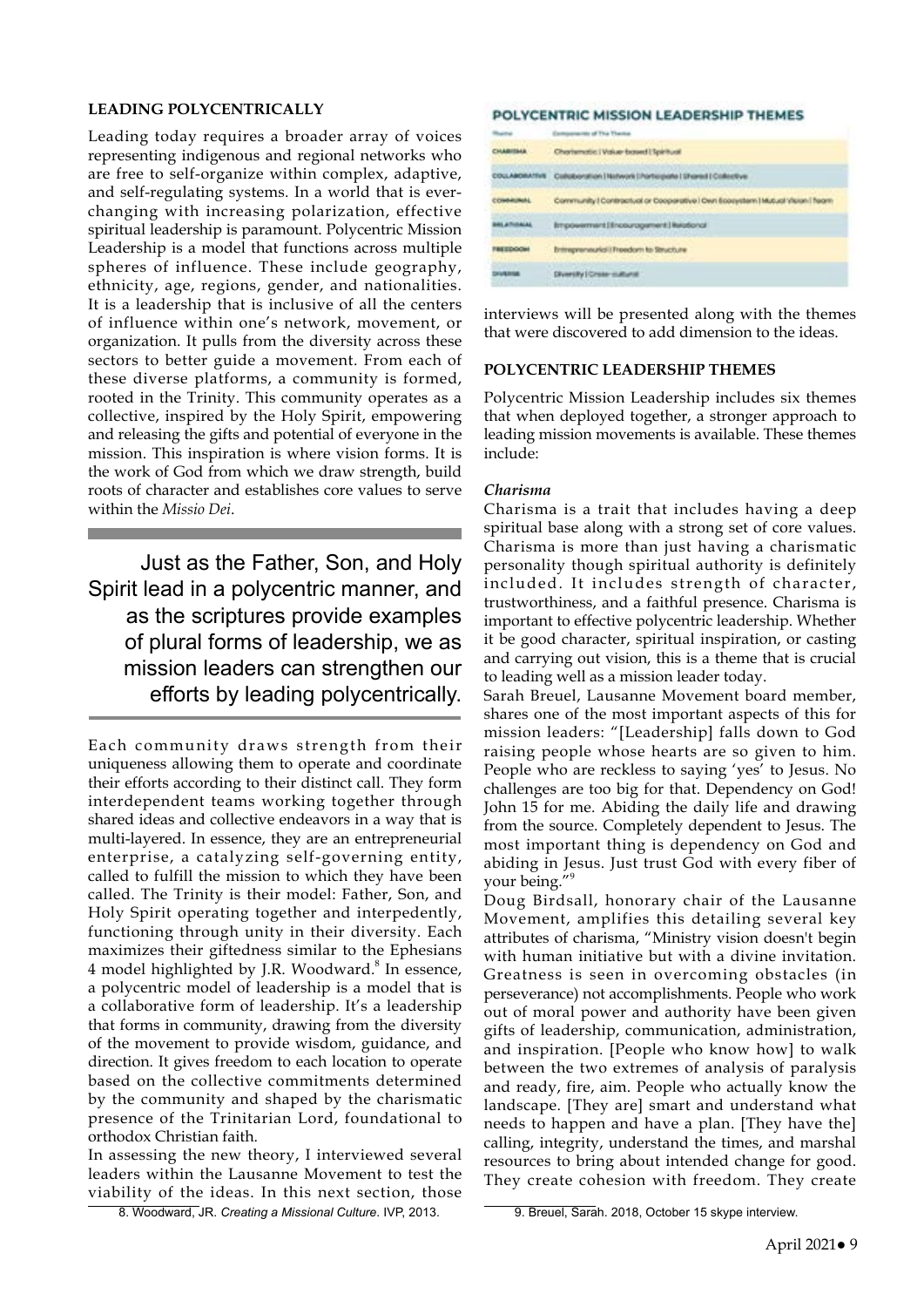excitement because of what we can do together. [They know how] to build rivers and banks and dams to get the water moving and generating power."<sup>10</sup>

## *Collaborative*

Collaboration is another central theme. it includes the theological partnership found in the *perichoresis* in the power of the Trinity. Serving together in a shared participatory manner is paramount for effective global leadership. In order for a leader to be effective today, we must be collaborative in our approach, willing to work in a team-centered manner where no one is above another and all serve together toward the goals of their particular mission.

Nana Yaw Offei Awuku, Global Associate Director for Generations with Lausanne, captured this theme well: "Nobody anywhere should set the agenda for the global church today. It must be a collaborative effort. All of us must do it together. No one can do it alone."<sup>11</sup>

Many ministries are stuck in old top down, centralized patterns. Gen. Stanley McChrystal in his excellent book about leading during the era of terrorism, suggested a *Team of Teams* approach.<sup>12</sup> This collaborative approach is more conducive to what is needed today.

#### *Communal*

Leading via community is clearly an integral part of a polycentric model of leadership. In a family-like atmosphere of serving with one another, leaders gain perspective and insight from others and are better able to hold each other to higher standards and model collective behaviors they aspire toward seeking to fulfill their common vision and mission. In this theme, cooperation includes a deeper sense of togetherness. Here, collaborators form a community, where vision is shared, and they function as a team. In this way, ownership is taken to deeper levels of commitment. Leaders that work with others in community bring change to their missions and foster an environment that will go farther together. As they serve together, comradery builds, vision forms, and action takes shape. Patrick Fung, Lausanne board member, expresses this well:

[The longer I lead, the more important it is] to connect with people heart, mind and soul. The connectiveness builds trust that people will follow. That requires vulnerability, openness and ability to connect regularly. I think it's only by sharing lives together, that you can lead. You can lead a meeting, but you need to share lives. A true authentic leadership will be part of the life together – Jesus shared life together. True authentic leadership requires this.<sup>13</sup>

## *Relational*

One of the most important dimensions to polycentric leadership is a relational approach. Being able to spend time with one another, get to know each other and go beyond just working together is important. Key to leading well in this complex era involves a depth of relationship that goes beyond just partnership. It flows within the communal theme mentioned above but goes further building on deep personal ties. Ramez Atallah, program chair for Cape Town 2010 and former Lausanne board member, speaks of his friendship with Leighton Ford:

Within that context, I have tried to keep my leadership being a people-centered leadership. I lead basically in a pastoral way rather than administrative way and I think that is desperately needed in our very mechanized, organized and systematized world… Fruitful kingdom influence is mentoring others in the long term so that you can build into their lives principles of life and leadership that will help them be transforming agents in the next generation. Since I have lived a very long time (I am 72 now) I can look back to my investment in young men and women some of whom I didn't think would add up to much and now to see them being influencers within the church and within society. That is the most rewarding experience I have ever experienced in my life and I am continuing to invest in younger people today in the hopes that this multiplication of mentorship will bring fruit in the future as it has in the past. $^{14}$ 

Lindsey Olesberg, Lausanne Catalyst for Scripture Engagement, speaks of the power of friendship in relation to this theme suggesting that, "In Lausanne, good friendships are the coin of the realm. [The] priority of deep relational investment [is important]. People are wondering, 'Are you going to be a part of real community here or not?"<sup>15</sup> Nana Yawa Offei Awuku amplifies this: "Partnership for global mission will have strength that closely parallels global friendships. I think that in the next years ahead of us, as important as results may be, the strength of authentic relationships of trust, openness, friendship, common shared purpose between global north and south leaders will be critical."<sup>16</sup>

#### *Freedom*

Freedom is another important theme for polycentric mission leadership. Self-governance is vital for local leaders and their teams to operate independently in order to be effective. It is liberating and inspiring when leaders have entrepreneurial freedom, as

<sup>10.</sup> Birdsall, Doug. 2015, February 11 interview in California.

<sup>11.</sup> Awuku, Nana Yaw Offei, 2018, October 30 skype interview. 12. McChrystal, Stanley, David Silverman, Tantum Collins, Chris Fusell: Team of Teams: New Rules of Engagement for a Complex World, Penguin Random House, 2015.

<sup>13.</sup> Fung, Patrick. 2018, August 19 interview in Singapore.

<sup>14.</sup> Atallah, Ramez. 2018, May 16 email.

<sup>15.</sup> Olesberg, 2018, July 20 skype interview.

<sup>16.</sup> Awuku, 2018, October 30 skype interview.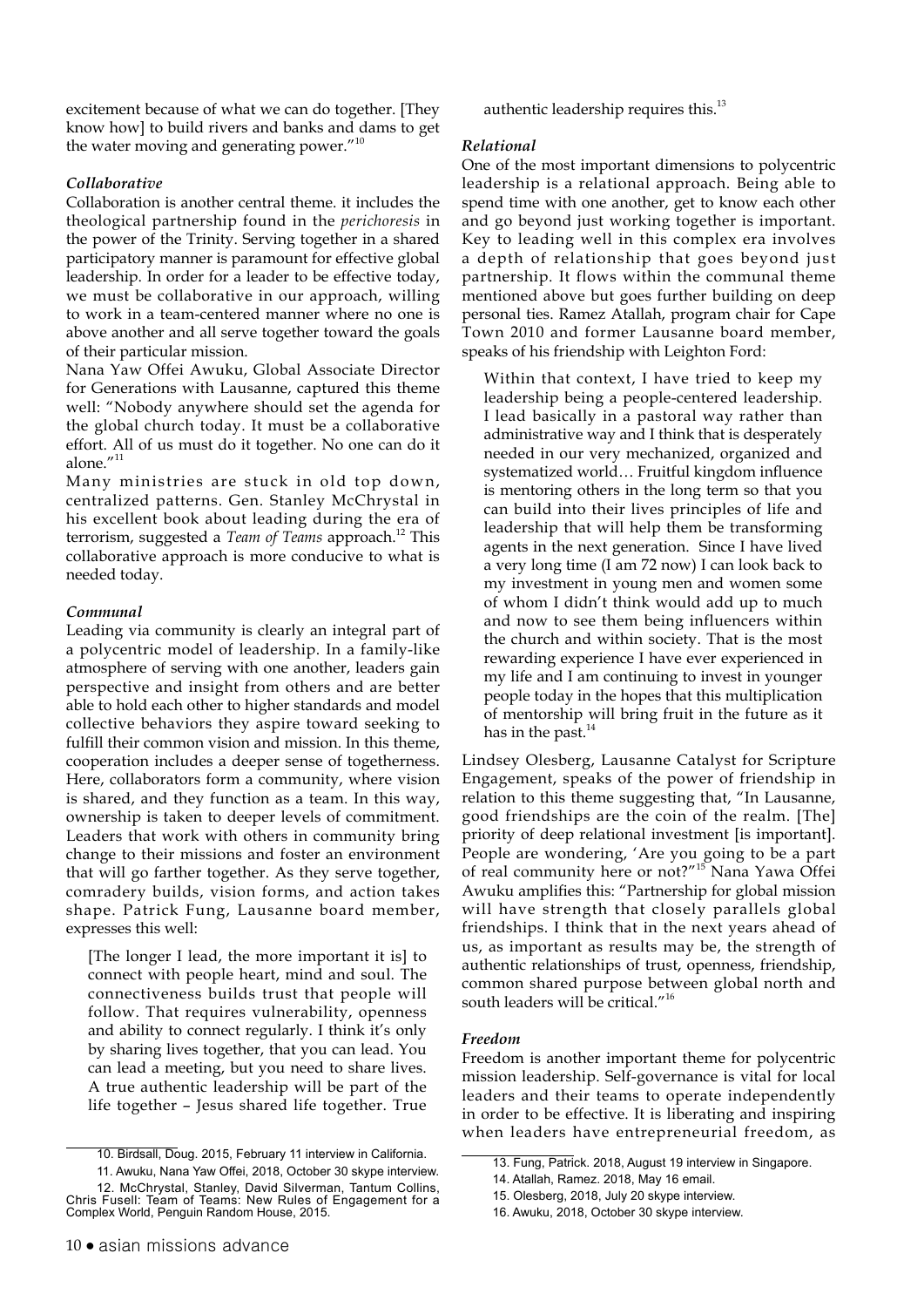that engenders more effective leadership. This is especially true as it relates to mission movements that thrive in a culture of risk-taking, entrepreneurship, experimentation, and innovation. This freedom includes independence from overarching structures in terms of decision making and setting agendas. These aspects are seen as leadership teams are free to practice their expertise, creatively defining their own realities and managing, collecting and building their own resources for the areas they oversee. As part of the desire for further creativity, innovation is a key aspect for mission. An entrepreneurial spirit enables mission networks to thrive.

Mac Pier, Lausanne Movement Catalyst for Cities, in describing what effective leadership looks like today shares "[We need] starters, incubators, planters… What makes them effective: risk-takers! Ephesians 3 view of the world. God can do more. Alliance builders. For me, and my role, trying to have a Barnabas style of leadership. Trying to find the Pauls and empower them. Barnabas is a networker and resource provider. Investing in other leaders and other efforts. A dime invested in us is a dollar for others. We try to be multipliers."<sup>17</sup>

#### *Diverse*

Leaders who value diversity are able to serve within regions, networks and governance models, leading across differing cultures. Using the variety of leadership gifts described in Ephesians 4 is paramount. This involves leading not just across regions and nationalities. It's important to note that this theme also relates to gender, age, social stratification, and sectors in which people operate. For diversity to be fully employed within a polycentric framework, it must represent every facet represented within a network, movement or society. It is in this diversity of leadership-- multi-generational, multinational, multi-ethnic and multi-cultural, as well as socio-economic and political backgrounds -- that solid bonds develop to overcome obstacles, create unified momentum, and catalyze ideas for a better future.

Las Newman, Global Associate Director for Regions with the Lausanne Movement, shared, "[We must] embrace multi-ethnic, multi-cultural church and community in a globalized world."18 And, Joseph Vijayam, Lausanne Catalyst for Technology, emphasized, "[We must] always keep it a priority to engage people from all over the world… If we don't continue to stress the need to involve people from different parts of the world, we can quickly become irrelevant in places where the church is growing at its most rapid pace."<sup>19</sup>

#### 17. Pier, Mac. 2019, July 19 phone interview.

# **TOWARD A NEW THEORETICAL MODEL OF GLOBAL LEADERSHIP**<sup>20</sup>

This research discovered a more synthetic theoretical model for global leadership: Polycentric Mission Leadership. Beginning with the changes from the information age to the era of globalization, the need for a change in leadership is clear. It was discovered that leading mission movements requires different skills than those needed in past generations. We need a new understanding of leadership for the future that addresses the increased complexities.

While a charismatic person or event may provide the key launching point, a sustainable long-term movement is led by a multiplicity of leaders. These leaders are able to cast vision and mobilize others through simple actionable steps without stooping into micromanagement. Cross-cultural acumen in leading networks is paramount for a movement to thrive in today's global context.

*A team of teams*, built on enduring relationships and grounded on a foundation of deep trust, makes a network or movement strong. Speed and adaptive leadership are crucial skills. The team of teams must also exhibit an ability to empower others more than themselves and foster a culture that encourages information sharing and decentralizes authority to the ground levels.<sup>21</sup>

Making a difference in a complex ecosystem requires that we work together. The ability to rally people and groups around purpose and vision is critical to leading a partnership well. Building deep relational ties and developing trust bind movements and teams together. Listening to the network and movement leaders is crucial, as it is in listening that the team not only feels heard but valued.

Facilitation fosters the capacity for leaders to influence rather than directing toward an organizational objective. The importance of management skills is juxtaposed with the need to hold issues more fluidly, combined with a tolerance for ambiguity, a commitment to hands-off management, and allowance for goals to be developed from a variety of cultural and regional vantage points.

 Further work needs to be done in order to contribute toward a new theory for polycentric leadership. That said, a more comprehensive model of leadership for the global era in mission movements involves all of these traits and begins to move away from more centralized forms of leadership and toward a more polycentric model.

Some traits endure through time—the importance of a solid foundation in Christ, competence, character, and a reliance on the Holy Spirit. But it is paramount that leading a movement effectively requires more facilitative and less directive approaches, ones

<sup>18.</sup> Newman, Las, 2019, December 20 email.

<sup>19.</sup> Vijayam, Joseph. 2018, August 2 zoom interview.

<sup>20.</sup> This section was adapted from Handley, Joseph. 2018. "Leading Mission Movements." *EMQ* 54(2)

<sup>21.</sup> McChrystal, Stanley, David Silverman, Tantum Collins, Chris Fusell: Team of Teams: New Rules of Engagement for a Complex World, Kindle location 220 Penguin Random House, New York. 2015.